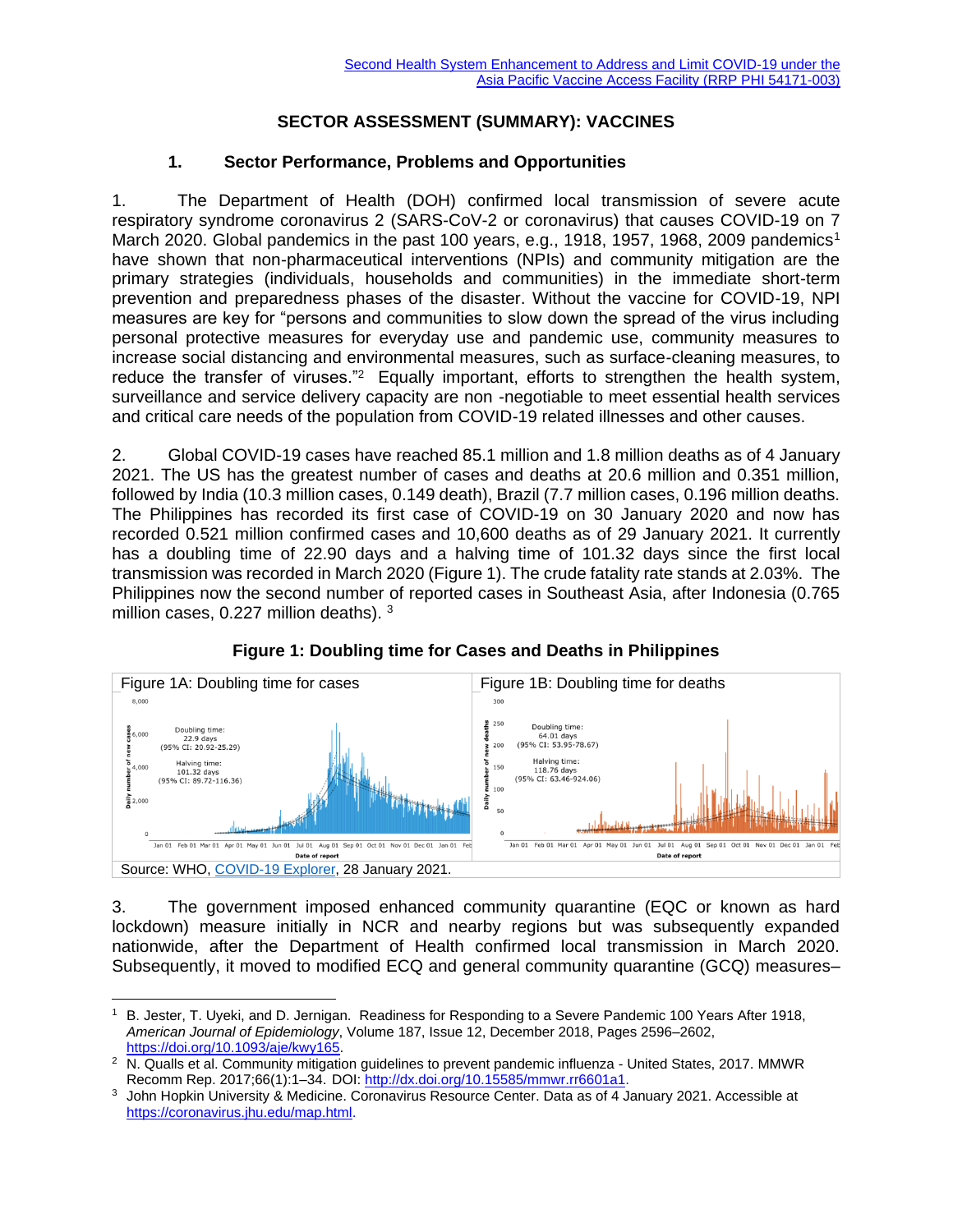supposedly to ease restrictions including mobility of persons–to restart economic activities in starting June 2020. Coronavirus infection rate was at its highest from July to October 2020. During this period, COVID-19 dedicated isolation facilities, intensive care unit (ICUs), and ward beds were, on average, at 50% occupancy nationally. NCR, which makes up 36% of the country's GDP, was the most affected region with isolation at 70%, ICU at 75%, and ward occupancy at 79%.<sup>4</sup> In August 2020, medical associations appealed for a "timeout" and sought a stricter lockdown, i.e., MECQ, in NCR while they revisit and refine the country's strategies to contain the spread of the virus. The medical frontline workers have experienced fatigue, anxiety and even depression as a result of the pandemic.<sup>5</sup> At the time, 5,008 health workers have been infected by COVID-19, 38 of them died. Of those, 1100 are physicians and 1734 are nurses.<sup>6</sup>

4. Since the first case of COVID-19 in the Philippines in January 2020, the government has enhanced its capacities in testing, tracing, isolating, and treating COVID-19 cases. It has accredited 184 laboratories for COVID-19 testing, increased PPE supply to its different health facilities, and deployed around 46,000 contact tracers in various regions of the country.<sup>7</sup> This approach, together with NPI,<sup>8</sup> has helped to reduce the spread of coronavirus in the country. The weekly increases in new COVID-19 cases were reduced from a peak of 23,019 new cases during 6–12 August 2020 to 9,203 new cases during 17–23 December 2020. Daily positivity rate was also reduced from 12.7% on 1 August 2020 to 6.5% on 29 December 2020.<sup>9</sup> These downward trends are due to NPIs such as localized modified enhanced community quarantines (MECQ) from time to time, and extending general community quarantine (GCQ) all over the country; implementing strict social distancing, and imposing mandatory use of masks and face shields in public places; and increased testing and isolation measures. However, the risk of rapid spikes in new cases similar to trends seen in Europe, the United States, and other countries, remains.

5. **Top cases and deaths by region.** As of 3 February 2021, a total 530,118 confirmed cases and 10,942 deaths have been recorded in the Philippines. Table 1 indicates the top regions in terms of cases and deaths. The NCR represents 42.0% and 36.6% out of the total cases and deaths. DOH has estimated. The WHO situates the country at *Stage 2, localized community transmission with some geographic areas showing higher transmission intensity and indicators of widespread community transmission.* There is evidence of increasing trend in number and higher transmission in Region III, IV-A (CALABARZON), and NCR.<sup>10</sup>

| <b>Top Regions</b>          | <b>Cases</b>  |       | <b>Top Regions</b>              | <b>Death</b>  |       |
|-----------------------------|---------------|-------|---------------------------------|---------------|-------|
|                             | <b>Number</b> | %     |                                 | <b>Number</b> | $\%$  |
| <b>Philippines</b>          | 530,118       |       | <b>Philippines</b>              | 10,942        |       |
| <b>NCR</b>                  | 222,820       | 42.0% | <b>NCR</b>                      | 4,338         | 39.6% |
| Region IV-A<br>(CALABARZON) | 93,691        | 17.7% | Region VII - Central<br>Visayas | 1,460         | 13.3% |
| Region III - Central Luzon  | 35,551        | 6.7%  | Region IV-A                     | 1,316         | 12.0% |

**Table 1: Top Cases and Deaths, By Region (as of 3 February 2020)**

<sup>4</sup> DOH. [COVID-19 Tracker](https://doh.gov.ph/covid19tracker) and [COVID-19 daily case bulletin](https://doh.gov.ph/bulletin) (accessed on 29 December 2020).

<sup>5</sup> H. Bania, J. Joaquin. [COVID-19: The need to heed distress calls of healthcare workers.](https://doi.org/10.1093/pubmed/fdaa145) *Journal of Public Health*, Volume 42, Issue 4, December 2020.

<sup>6</sup> S. Tomacruz. [PH health workers infected with corona virus reach 5008.](https://www.rappler.com/nation/health-workers-coronavirus-cases-philippines-august-3-2020) *Rappler*. 3 August 2020.

<sup>7</sup> World Health Organization. 2020. *[COVID-19 in the Philippines Situation Report 62](https://www.who.int/philippines/internal-publications-detail/covid-19-in-the-philippines-situation-report-62)*. Manila.

<sup>&</sup>lt;sup>8</sup> NPIs include social distancing measures, face mask and face shield policies, bans on public gatherings, school and workplace closures, transport and travel restrictions, enforcement of large-scale quarantines including stay-at-home and work-at-home orders, and national lockdowns.

<sup>&</sup>lt;sup>9</sup> DOH. [COVID-19 Tracker](https://doh.gov.ph/covid19tracker) (accessed on 31 December 2020).

<sup>&</sup>lt;sup>10</sup> World Health Organization. [WHO Situation Report #68.](https://www.who.int/philippines/internal-publications-detail/covid-19-in-the-philippines-situation-report-68) 12 January 2021.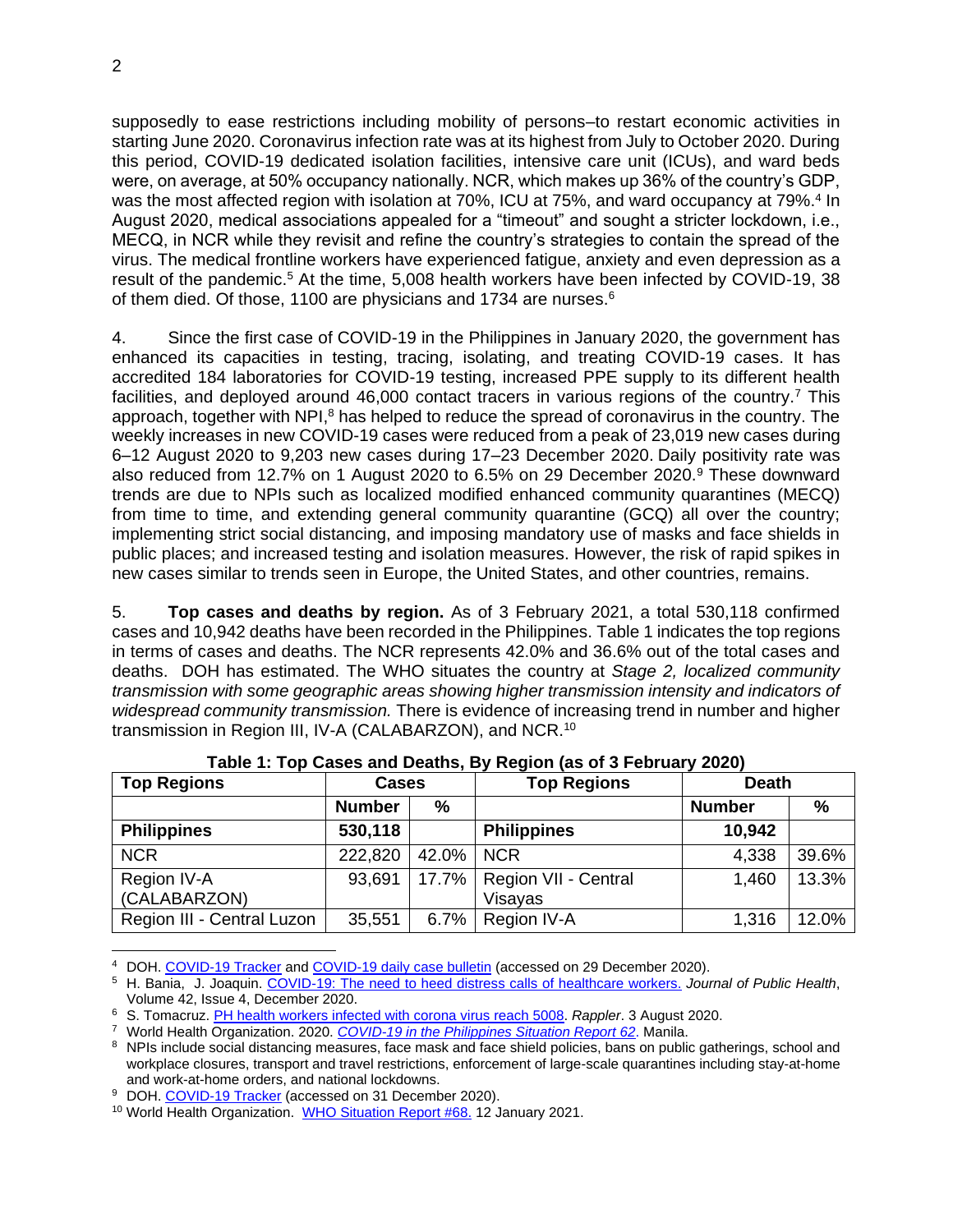| <b>Top Regions</b>       | Cases  |  | <b>Top Regions</b>          | <b>Death</b> |      |
|--------------------------|--------|--|-----------------------------|--------------|------|
| Region VII - Central     | 30,906 |  | 5.8%   Region III - Central | 865          | 7.9% |
| Visayas                  |        |  | Luzon                       |              |      |
| <b>Region VI-Western</b> | 24,617 |  | 4.6%   Region VI-Western    | 653          | 6.0% |
| Visayas                  |        |  | Visavas                     |              |      |

Source of basic data: DOH. COVID-19 Tracker.

6. Countries and pharmaceutical companies are on high gear to develop vaccines for COVID-19. An international platform for equitable access and distribution has been set-up, i.e., COVID-19 Vaccines Global Access (COVAX) facility. Like most developing member countries (DMCs), the Philippines is not able to develop a vaccine for coronavirus in the short- to mediumterm. Therefore, the government will have to initially access vaccine through the COVAX facility and bilateral arrangements with countries and pharmaceutical companies. It can also participate in any alternative regional pooling mechanism that may be organized. However, access to and delivery of COVID-19 vaccines in the Philippines will be confronted with key constraints and challenges.

7. **Development problem and key constraints.** The core development problem is inequitable access to quality health services including safe and effective COVID-19 vaccines and routine immunization, which perpetuates poor health outcomes, poverty, and inequality. The major constraints are: (i) inadequate supply of and delivery system for safe and effective COVID-19 vaccines to cover vulnerable population; (ii) weak health financing framework and fragmented service delivery systems including surveillance to detect and swiftly respond to public health threats, immunization and COVID-19 vaccine delivery program; (iii) inadequate supply and unreliable delivery of essential health services and goods including vaccines; and (iv) weak governance and accountability at the national and subnational levels including monitoring and evaluation for health (Problem Tree for Vaccines in Annex 1).

8. The critical constraints of the Philippine health system and the operational capacity of its National Immunization Program (NIP) will impinge on the government's COVID-19 vaccine program once available in the global market. The Philippine government will have to consider the following policy and capacity issues: (i) weak enabling policy and regulatory framework to set policy objective/s, criteria and alternatives for the selection and access COVID-19 vaccine/s, target population/ group, institutional arrangements and financing; (ii) low capacity of National Immunization program (NIP) and vaccine readiness<sup>11</sup> that constrain procurement and delivery system for COVID-19 vaccines; (iii) limited capacity of multi-level cold chain system; and (iv) pharmaceutical companies race to develop, seek approval for use of safe and effective COVID-19 vaccines, and manufacture them to meet global demand. In recent years, the country has been experiencing poor immunization coverage performance, multiple new and underutilized vaccines in the immunization package. This has resulted in variable national immunization schedule and removal of some vaccines. <sup>12</sup> It is instructive to assess the institutional arrangements for and state of NIP prior to the pandemic to inform support for coronavirus vaccine delivery.

## **2. NIP institutional arrangements and implications for COVID-19 vaccination**

9. **Legal framework.** The Philippines compulsory basic immunization for infants and children below 8 years old can be traced to Presidential Decree No. 996 of 1976, which was amended by

<sup>11</sup> DOH leads the conduct of COVID-19 Vaccine Introduction Readiness Assessment Tool (VIRAT) of UNICEF and WHO. It also integrates elements of the World Bank's Vaccine Readiness Assessment Framework (VRAF).

<sup>12</sup> Coe, M., Gergen, J.; and Ileana Vilcu. 2017. Philippines Country Brief: Sustainable Immunization Financing in Asia Pacific. Washington, DC: ThinkWell.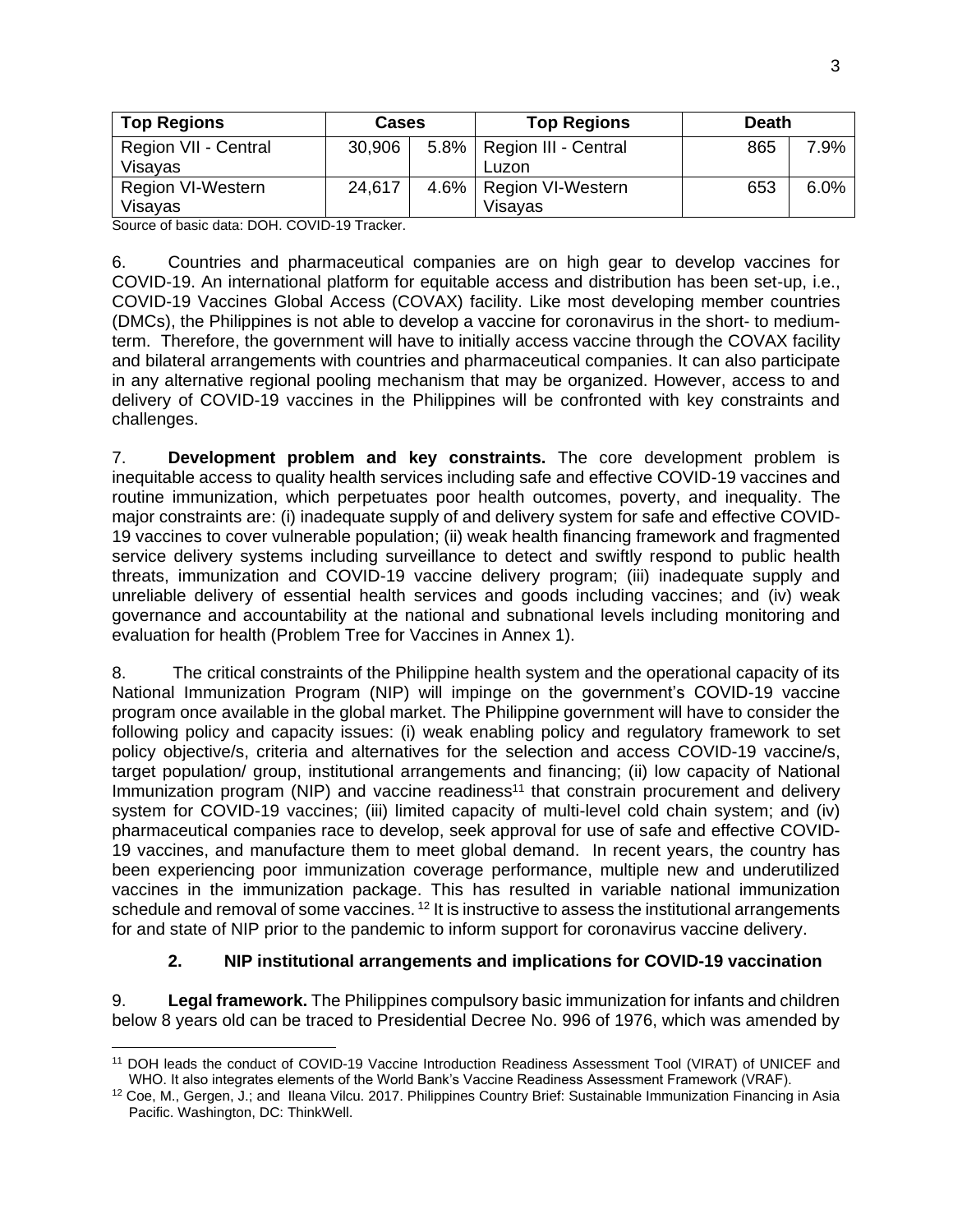Republic Act No. 7846 in 1994. Building on earlier legislations, the Mandatory Infants and Children Immunization Act of 2011<sup>13</sup> provides for the coverage of basic immunization of vaccinepreventable diseases as follows: Tuberculosis; Diphtheria, tetanus and pertussis; Poliomyelitis; Measles; Mumps; Rubella or German measles; Hepatitis-B; H. Influenza type B (HIB); and such other types as may be determined by the Secretary of Health in a department circular. These will be given for free at any government hospital or health center to infants and children up to five (5) years of age. The expanded immunization program is included in the annual appropriations for DOH. The Act likewise mandates the Philippine Health Insurance Corporation (PHIC) to include basic immunization services among its benefit packages.

10. **Weak policy and regulatory framework.** At the central level, there has been a weak policy and regulatory framework due to lack of–or perhaps limited capacity of National Immunization Committee–National Immunization and Technical Advisory Group (NITAG) or a health technology assessment body to provide guidance and make informed decisions on NIP (footnote 7). The 2019 UHC law established Health Technology Assessment Council (HTAC) attached to DOST (transition from DOH in 5 years) to perform NITAG role on vaccines.

11. **Lack of coordination between central and local governments weaken NIP.** The DOH procures vaccines as well as finances campaigns, updates cold chain, and trains health workers, as needed. With the devolved health system and service delivery under the Local Government Code of 1991, the local government units (LGUs) cover all operational expenses for local health facilities to deliver immunization services. The NIP gets funded from sin taxes revenues (e.g., 42% in 2015) as well as taxes on sugar-sweetened beverages earmarked for health. PhilHealth's engagement, is still limited, i.e., birth related immunization; the legal framework provides for immunization financing (para. 6). There is overlapping role between central and local governments in financing for birth doses of vaccines through reimbursement of infant care package. Central and local relations have led to communications and collaboration issues resulting in low coverage performance. There is weak flow of information**,** i.e., vertical programs and feedback mechanism, making the immunization program inefficient. Further, there is lack of accountability between central and local authorities on immunization delivery. Apparently, there is a "push" from central level instead of "pull" system for immunization with limited data and information exchange on local needs, which affect stock levels and supply chain.

12. **Effective Vaccine Management (EVM) Assessment.** In 2017, WHO and UNICEF in collaboration with DOH conducted an EVM assessment looking into four (4) levels of vaccine supply chain, i.e., primary, subnational, lower distribution and service point levels. It also looked into the nine (9) criteria for vaccine management: vaccine and commodity arrival procedures; storage temperatures; cold and dry storage capacity; building, equipment and transport; maintenance; stock management; effective distribution, good management practices; and information and supportive management functions.<sup>14</sup> The assessment identified the following gaps: (i) space storage at the Research Institute for Tropical Medicine (RITM) functioning at only 3-month stock levels due to space constraints; (ii) unrealistic forecast of target population, which affect stocks management and distribution; (iii) limited stock management system, particularly below regional stores; (iv) outdated cold chain manual and standard operating procedures for health workers including systems, temperature monitoring procedures, supervision and training; (v) reverse distribution policy below regional stores leading to lack of accountability on supply chain at level levels; (vi) ineffective wastage management system; (vii) unavailable temperature monitoring devices; (vii) lack of data/ information and management system to support EVM

<sup>13</sup> Republic Act No. 10152. Accessible at [https://www.officialgazette.gov.ph/2011/06/21/republic-act-no-10152/.](https://www.officialgazette.gov.ph/2011/06/21/republic-act-no-10152/) 

<sup>14</sup> WHO and UNICEF. 2017. Republic of the Philippines EVM [Effective Vaccine Management Assessment]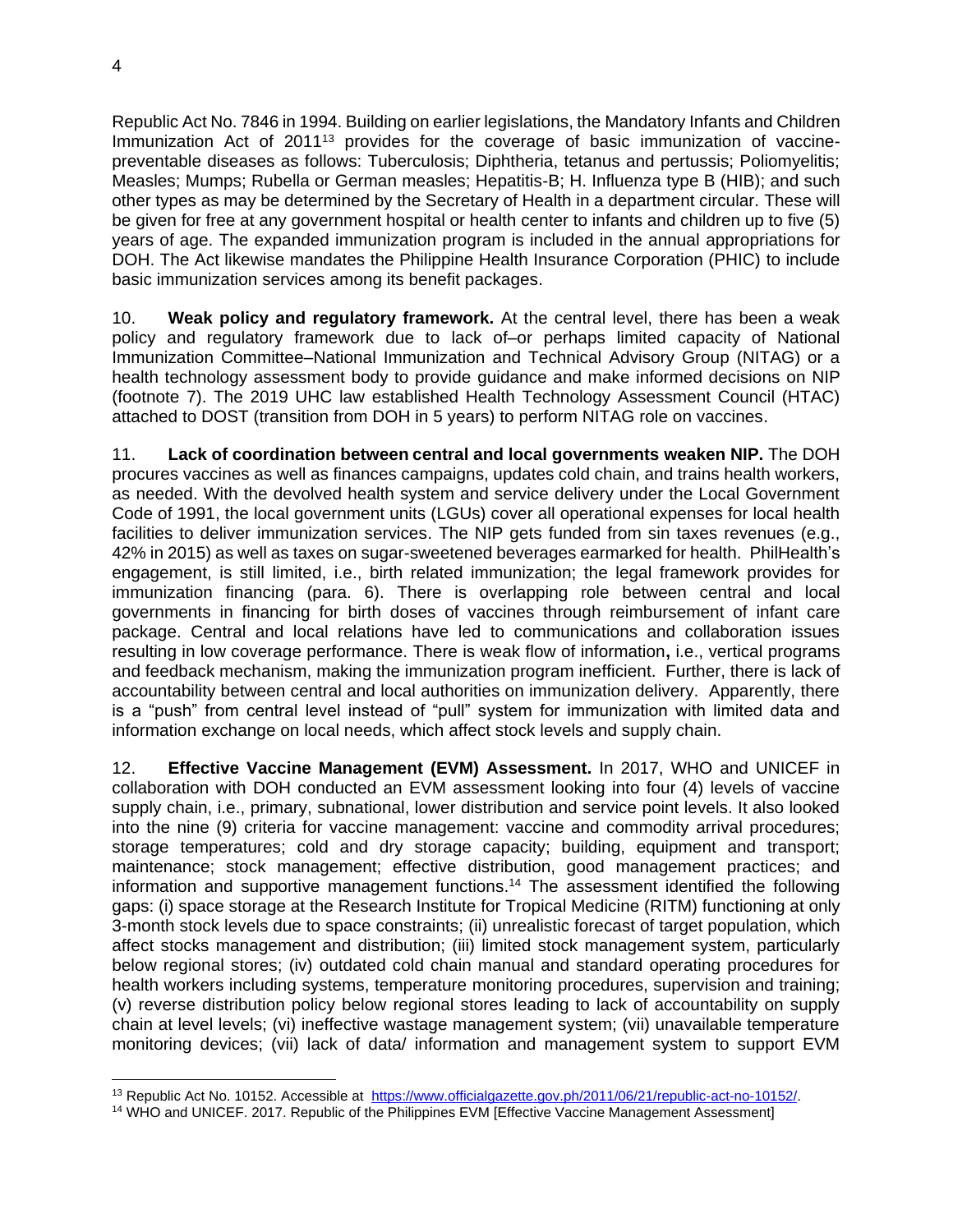supervision, evidenced-based decision making, e.g., rational stocks planning, and distribution.

## **3. Operational challenges of NIP**

13. Key operational challenges of NIP identified are: (i) vaccine hesitancy; (ii) complacency and lack of communication of vaccination campaign; (iii) change in lifestyle and working conditions among parents, where they skip and unable to attend to or prioritize the immunization needs of their children; (iv) limited access, i.e., local health centers, lack of staff/ health workers, and/or vaccine supply/stock; and (v) lack of monitoring of materials delivery.<sup>15</sup> Moreover, there has been a low, declining coverage, and untimely delivery of immunization. COVID-19 disruptions threaten routine immunization coverage to decline further in 2020 (para. 15).

14. **Addressing vaccine hesitancy and concerns on vaccine safety.** The Philippines has recorded outbreaks of vaccine-preventable diseases in 2018-2019 including measles, dengue, and polio. It continues to suffer from a bit of vaccine hesitancy which is attributed in part to how the introduction of a dengue vaccine ("Dengvaxia") was managed in 2017. Consequently, the Vaccine Confidence Project found "dramatic drop in vaccine confidence from 93% in 2015 to 32% in 2018. Over the same period, those who strongly agree that vaccines are "safe" dropped from 82% to 21%, while confidence on vaccine "effectiveness" dropped from 82% to 22%.<sup>16</sup> The DOH has recognized the needs to address concerns on the safety of COVID-19 vaccines and has introduced Vaccine Experts Panels, and strengthened communications, safety surveillance, and engagements with doctors and health professionals to help address safety concerns.

15. **Low, declining immunization coverage and untimely delivery of immunization.** Consequently, UNICEF observes a generally low childhood immunization rates in the Philippines.<sup>17</sup> Even before the "Dengvaxia" vaccine anxiety, immunization data suggest declining and significant drop (and fluctuations) of routine immunization coverage rates from 88.1% in 2013 to 71.5% in 2015, and down to 67.0% in 2018-2019.<sup>18</sup> Empirical work finds that: (i) immunization for specific vaccines and basic vaccination has been unstable in the past two decades; (ii) "only 38 to 65% of immunized children had timely administration per recommended age of the national immunization schedule…," ("among children immunized with all 8 vaccines considered in the study, only 11% had timely basic vaccination"(p.19).<sup>19</sup> These contribute to incidence of vaccinepreventable diseases such as rubella, measles, and the resurgence of polio with 17 confirmed cases in 2019. As a consequence of COVID-19 pandemic, UNICEF estimates that some 2 million Filipino children will miss out routine vaccination in 2020 due to COVID-19.<sup>20</sup> DOH's expanded immunization program coverage rates range from 22% to 27% as of 31 May 2020.

# **4. Preparing for COVID-19 vaccine access and delivery**

16. **COVID-19 vaccine policy criteria and alternatives.** As the government awaits quality, safe and effective coronavirus vaccine/s, policy criteria and alternatives have to be laid out for its decision-makers. These include (i) target vaccination level; (ii) prioritization, e.g., medical practitioners, elderly and those with pre-existing medical problems, and how to identify target

<sup>&</sup>lt;sup>15</sup> Based on discussions with WHO and UNICEF on 15 and 16 September 2020.

<sup>16</sup> Larson, HJ., Hartiga-Go, K., and de Figueiredo. 2019. Vaccine confidence plummets in the Philippines following dengue vaccine scare: why it matters to pandemic preparedness, Human Vaccines & Immunotherapeutics, 15:3, 625-627, DOI: [10.1080/21645515.2018.1522468.](https://doi.org/10.1080/21645515.2018.1522468)

<sup>17</sup> NEDA and UNICEF. 2018. *Situation Analysis of Children in the Philippines.* Manila.

<sup>18</sup> WHO and UNICEF. 2020. Estimates of national immunization coverage. 2019 revision. 6 July 2020.

<sup>19</sup> Ulep, V.G.; and Uy, J. 2019. *Too early, too late: timeliness of child vaccination in the Philippines.* Discussion Paper Series NO. 2019-21. Philippine Institute for Development Studies: Quezon City.

<sup>&</sup>lt;sup>20</sup> UNICEF[. 2 million Filipino children may miss out on vaccinations in 2020 amidst COVID-19.](https://www.unicef.org/philippines/press-releases/2-million-filipino-children-may-miss-out-vaccinations-2020-amidst-covid-19)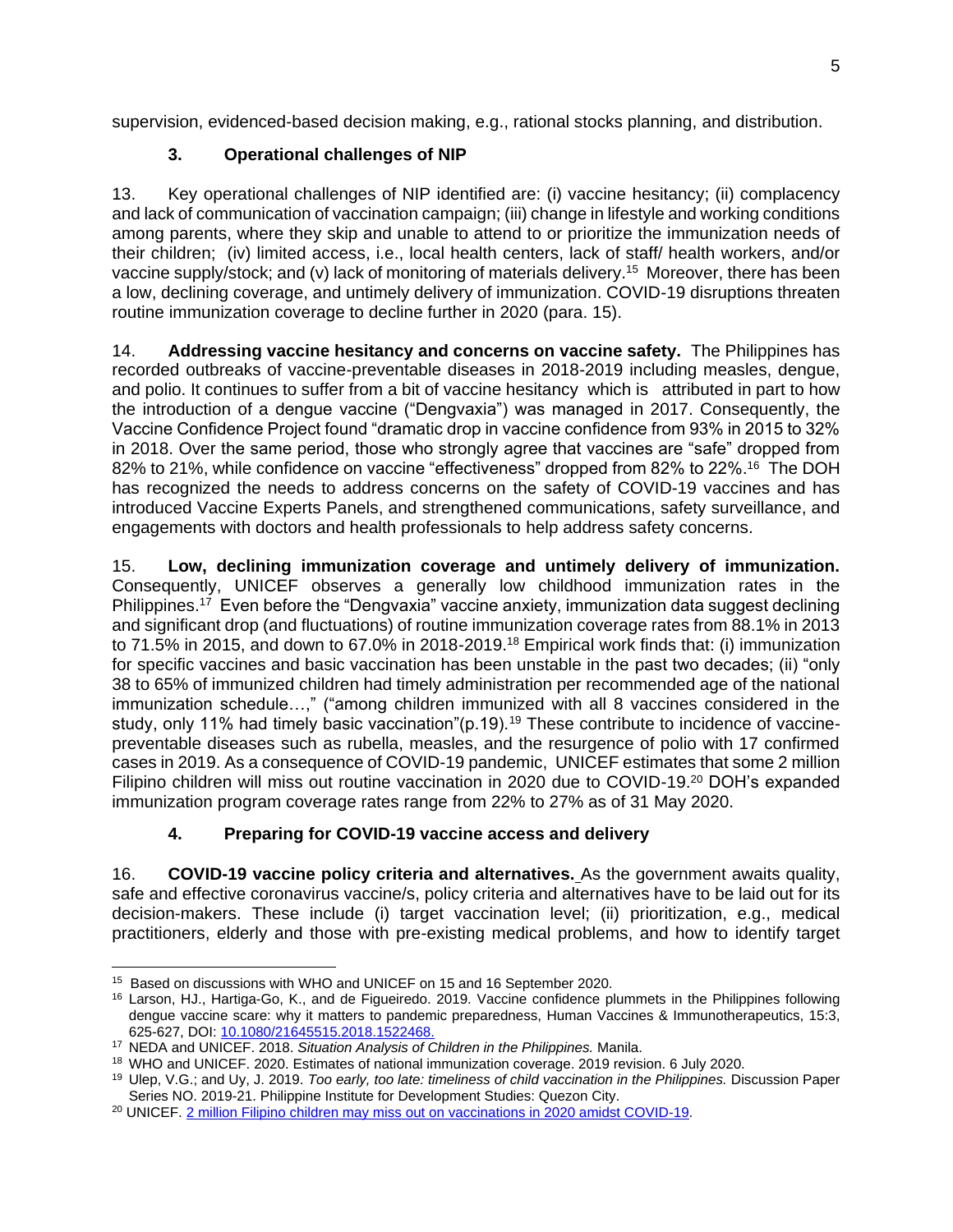groups; and (iii) public finance and level of state financing (and local governments') to be made available to cover for the entire or a percentage of the population (e.g., 20%, 60% to 70%).

17. **Constraints to swiftly procure and deliver COVID-19 vaccine/s.** Any COVID-19 vaccine will be confronted with institutional constraints of the country's health system on the one hand, and the national immunization program on the other. The fragmented health system and service delivery at the national, subnational and local levels is a fundamental constraint, which the 2019 Universal Health Care law (UHC), the Fourmula One Plus for Health strategy, and the National Objectives for Health 2017-2022 seek to address prior to COVID-19. The UHC law effectively poses a legal barrier that can potentially delay the acquisition of COVID-19 rather than swiftly; that is, regulating purchase of *drugs and medicines including vaccines which have undergone Phase IV clinical trial, systematic review and meta-analysis to be used for any population-based intervention.* Consequently, the *Bayanihan* 2 law adopted on 11 September 2020 has relaxed the required Phase IV trials for COVID-19 until 19 March 2021.<sup>21</sup>

18. **Cold Chain System: storage, logistics, training.** Vaccines are delicate pharmaceutical products that require a stable and controlled temperature (e.g., 2 to 8 degree Celsius) from manufacturing, cross-country shipment, in-country distribution, central and subnational/ local storage until injection to target individuals. Except for Sinovac (+2 to +8°C), front-runners of coronavirus vaccine development require below zero ultra-low cold storage: Pfizer (-70 to-80°C), Moderna (-20 °C), Gamaleya (-16 °C). The country's cold chain system and storage limited capacity (with 3-month stock levels) will further be strained when the COVID-19 vaccine/s start to be procured and supplied, i.e., coronavirus vaccines and immunization stocks. (para. 12).

## **5. Conclusion**

19. In conclusion, the Philippine health system including NIP operates under a multi-level government structure. On the whole, the government's policy framework and plan for COVID-19 vaccines are still evolving. It requires institutional and capacity development support to ensure access to safe and effective vaccines as well as their efficient delivery to target population. The issues and challenges of COVID-19 vaccine access and NIP will have to be addressed at different levels: policy and regulatory framework, institutional and financing arrangements including funds flow, service delivery, monitoring and accountability. PhilHealth can consider expanding its benefit package for vaccines. The institutional capacity of newly created HTAC needs to be developed – its policy autonomy (e.g., authority, decision-making processes, prioritization, resources), systems and procedures, research and development, governance and accountability. Finally, the readiness and capability of the delivery system for vaccines need to be strengthened.

<sup>&</sup>lt;sup>21</sup> Republic of the Philippines. [Republic Act No. 11494.](https://www.officialgazette.gov.ph/downloads/2020/09sep/20200911-RA-11494-RRD.pdf.) 11 September 2020.